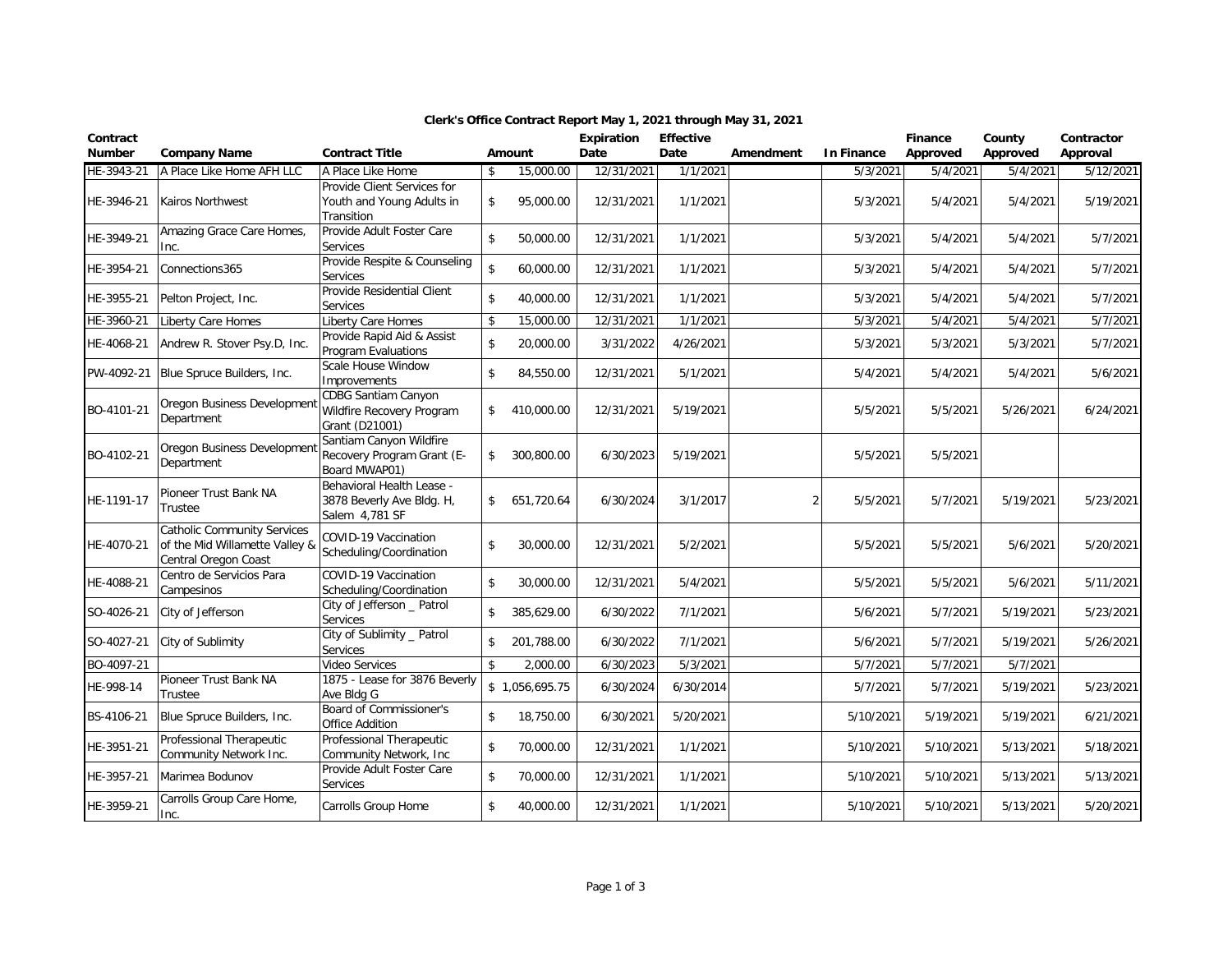| HE-4086-21 | LMC Group Home, LLC                              | Provide Adult Foster Care<br>Services                                                                          | \$                 | 20,000.00                | 12/31/2021 | 1/1/2021  | 5/10/2021 | 5/10/2021 | 5/13/2021 | 5/18/2021 |
|------------|--------------------------------------------------|----------------------------------------------------------------------------------------------------------------|--------------------|--------------------------|------------|-----------|-----------|-----------|-----------|-----------|
| CS-3820-21 | Capital District FFA                             | Fair - Capital District FFA 2021-<br>2025                                                                      | \$                 | 31,500.00                | 12/31/2025 | 6/3/2021  | 5/11/2021 | 5/14/2021 | 5/12/2021 | 6/3/2021  |
| HE-4089-21 | Interface Network, LLC                           | COVID-19 Vaccination<br>Scheduling/Coordination                                                                | \$                 | 30,000.00                | 12/31/2021 | 5/4/2021  | 5/11/2021 | 5/12/2021 | 5/12/2021 | 5/19/2021 |
| JV-4104-21 | Washington County, OR                            | Reimbursement for EPICS ToT<br>Training                                                                        | $\hat{\mathbf{s}}$ | 9,124.98                 | 5/22/2022  | 5/24/2021 | 5/11/2021 | 5/13/2021 | 5/13/2021 | 5/26/2021 |
| JV-4111-21 | Deschutes County, OR                             | Reimbursement for EPICS ToT<br>Training                                                                        | $\mathbf{\hat{S}}$ | 3,041.66                 | 6/30/2021  | 5/24/2021 | 5/11/2021 | 5/13/2021 | 5/13/2021 | 5/18/2021 |
| BO-4108-21 | Mid-Willamette Valley Council<br>of Governments  | Beachie Creek Clerical and<br>Administrative Support for the<br>cities of Gates and Detroit                    | \$                 | 121,840.00               | 6/30/2022  | 1/11/2021 | 5/12/2021 | 5/12/2021 | 5/21/2021 | 5/21/2021 |
| BO-4122-21 | US Department of the<br>Treasury                 | ARP Emergency Rental<br>Assistance Round 2                                                                     |                    | \$ 8,258,777.30          | 9/30/2025  | 3/11/2021 | 5/12/2021 | 5/12/2021 |           | 5/11/2021 |
| HE-4096-21 | Oregon Department of Human<br>Services           | <b>Mental Health Clients</b><br>Vocational Rehabilitation<br>Services                                          | \$                 | 300,000.00               | 3/31/2023  | 4/1/2021  | 5/12/2021 | 5/14/2021 | 5/26/2021 |           |
| HE-4114-21 | <b>Catholic Community Services</b><br>Foundation | Catholic Community Services;<br>MCHHS Residential Lease<br>4135 Campbell Ave.                                  | \$                 | 23,400.00                | 6/30/2023  | 7/1/2021  | 5/13/2021 | 5/14/2021 | 5/18/2021 | 5/26/2021 |
| HE-4115-21 | <b>Catholic Community Services</b><br>Foundation | Catholic Community Services;<br>MCHHS Residential Lease<br>4145 Campbell Ave. (dba<br>Salem Self-Help Housing) | \$                 | 23,400.00                | 6/30/2023  | 7/1/2021  | 5/13/2021 | 5/14/2021 | 5/18/2021 | 5/26/2021 |
| PW-4100-21 | Nexterra                                         | WINTER STORM 2021 - Yard<br>Debris Grinding at Multiple<br>Locations                                           | \$                 | 50,000.00                | 12/31/2021 | 5/16/2021 | 5/14/2021 | 5/17/2021 | 5/17/2021 | 5/22/2021 |
| BS-4071-21 | Salem Occupational Health<br>Clinic              | SOH #815-21 Occupational<br>Health & Screening                                                                 | \$                 | 80,000.00                | 5/30/2024  | 6/1/2021  | 5/17/2021 | 5/17/2021 | 5/19/2021 | 5/24/2021 |
| CS-4105-21 | Oregon State Grange                              | Fair - Grange Rental 2021                                                                                      | \$                 | 145.00                   | 7/12/2021  | 6/14/2021 | 5/18/2021 | 5/19/2021 | 5/19/2021 | 6/1/2021  |
| DA-4126-21 | <b>Willamette University</b>                     | Student Internship Agreement                                                                                   | \$                 | $\sim$                   | 6/30/2024  | 7/1/2021  | 5/18/2021 | 5/19/2021 | 5/19/2021 | 6/24/2021 |
| DA-4127-21 | Corban University                                | Student Internship Agreement                                                                                   | \$                 | $\overline{\phantom{a}}$ | 6/30/2024  | 7/1/2021  | 5/18/2021 | 5/19/2021 | 5/19/2021 |           |
| DA-4129-21 | Chemeketa Community<br>College                   | Student Internship Agreement                                                                                   | $\mathsf{s}$       |                          | 6/30/2024  | 7/1/2021  | 5/18/2021 | 5/19/2021 | 5/19/2021 | 5/27/2021 |
| DA-4130-21 | Western Oregon University                        | Student Internship Agreement                                                                                   | \$                 |                          | 6/30/2024  | 7/1/2021  | 5/18/2021 | 5/19/2021 | 5/19/2021 | 6/14/2021 |
| BS-3115-21 | Pacific Concrete Construction                    | Pacific Concrete (On-<br>Call)Services                                                                         | \$                 | 10,000.00                | 4/19/2023  | 4/20/2021 | 5/21/2021 | 5/25/2021 | 5/25/2021 | 5/26/2021 |
| BS-4134-21 | Outdoor Fence Company                            | Install New Fence at Dog<br>Shelter                                                                            | \$                 | 7,584.45                 | 12/31/2021 | 6/1/2021  | 5/21/2021 | 5/24/2021 | 5/24/2021 | 6/1/2021  |
| DA-4138-21 | <b>Shred Northwest</b>                           | Contract for shredding<br>services                                                                             | \$                 | 10,000.00                | 12/31/2022 | 7/1/2021  | 5/21/2021 | 5/23/2021 | 5/23/2021 | 6/8/2021  |
|            |                                                  |                                                                                                                |                    |                          |            |           |           |           |           |           |